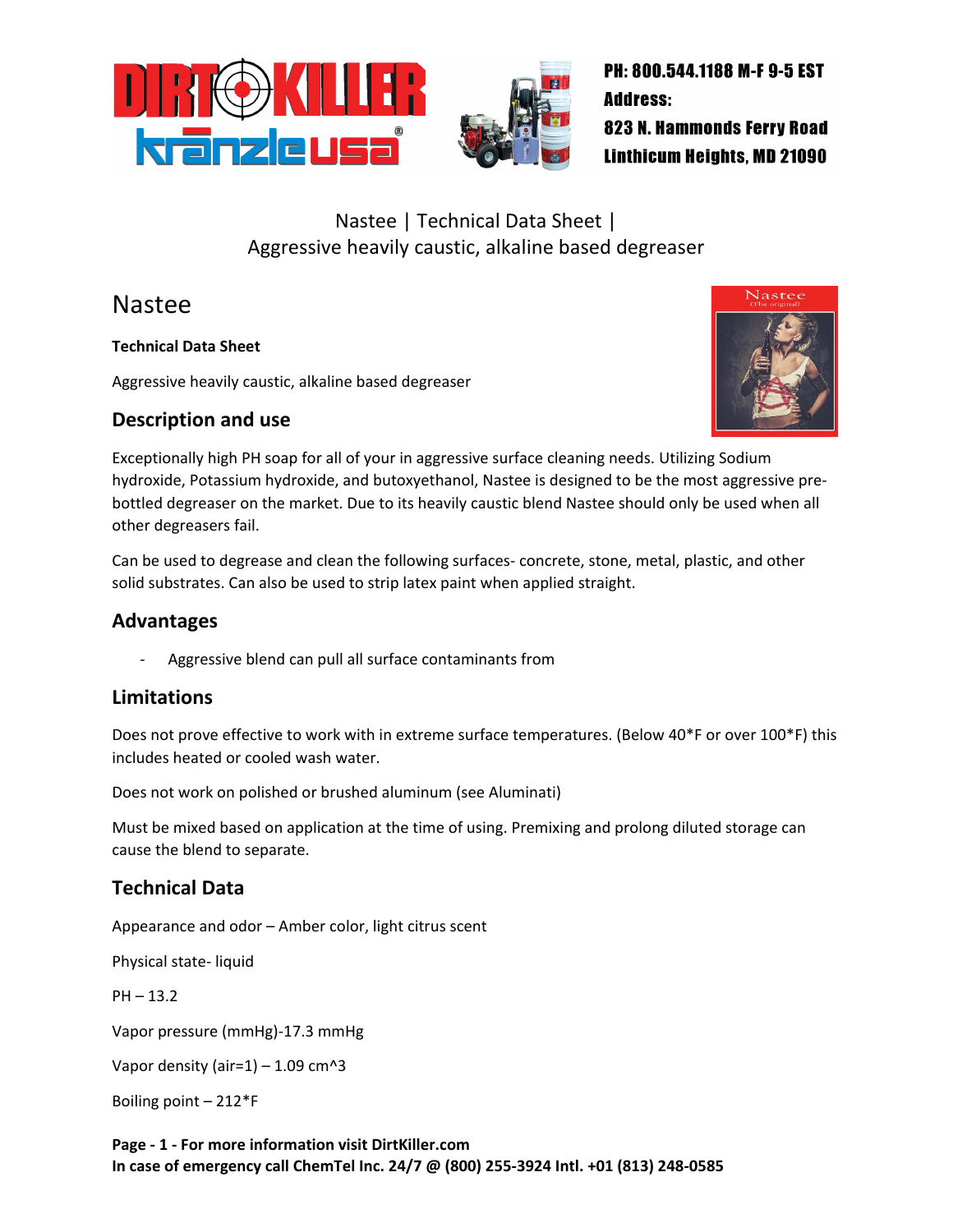

# Nastee | Technical Data Sheet | Aggressive heavily caustic, alkaline based degreaser

Freezing / Melting Point- N/A

Specific gravity (water=1) 1.09

Evaporation rate- As water

Solubility in water- Complete

## **Surface and Air Temperatures**

Extreme washing temperatures could result in poor results. Best results will occur when air and surface temperatures are above 45\*F and below 115\*F. If soap is allowed to freeze on the surface allow adequate time to thaw/ defrost before attempting to rinse. If air temperatures exceed 80\*F, mist the surface with water to drop the surface temperature BEFORE applying product. Do not allow product to dry on a hot surface. If it does, reapply and instantly flood rinse the surface until suds are no longer present.

## **Preparation**

If there are surrounding areas that could be effected by overspray take preventative steps BEFORE applying the product. Such steps could include prewetting surrounding areas and instantly rinsing after soaping, or tarping/ covering sections of surrounding area that is not intended to be washed.

#### **Pre- Testing**

Always perform a small surface test area prior to beginning a full deep clean of the surface. Testing should be done to hone in on the minimum ratio required for a specific cleaning task. Cleaning effectiveness will vary based on surface, surface contaminates, age of the surface, conditions of the surface, and desired outcome. Proper testing will allow end user to find a target ratio to apply on a full scale cleaning application. Test should include similar procedure to actual washing application- Same method of application, same dwell time, same method of rinse, same after cleaning process (air dry, hand dry, chemically dry, etc.)

#### **Application instructions**

Nastee was designed for use with a pressure washer by professional contractors. Through its caustic nature, Nastee is an extremely aggressive product. Not only is it harsh on the environment, but it is also harsh on the surface and harsh to work with. Proper use requires finding the minimal amount of soap to water ratio to complete the task. To aggressive and Nastee may work on a deeper molecular level than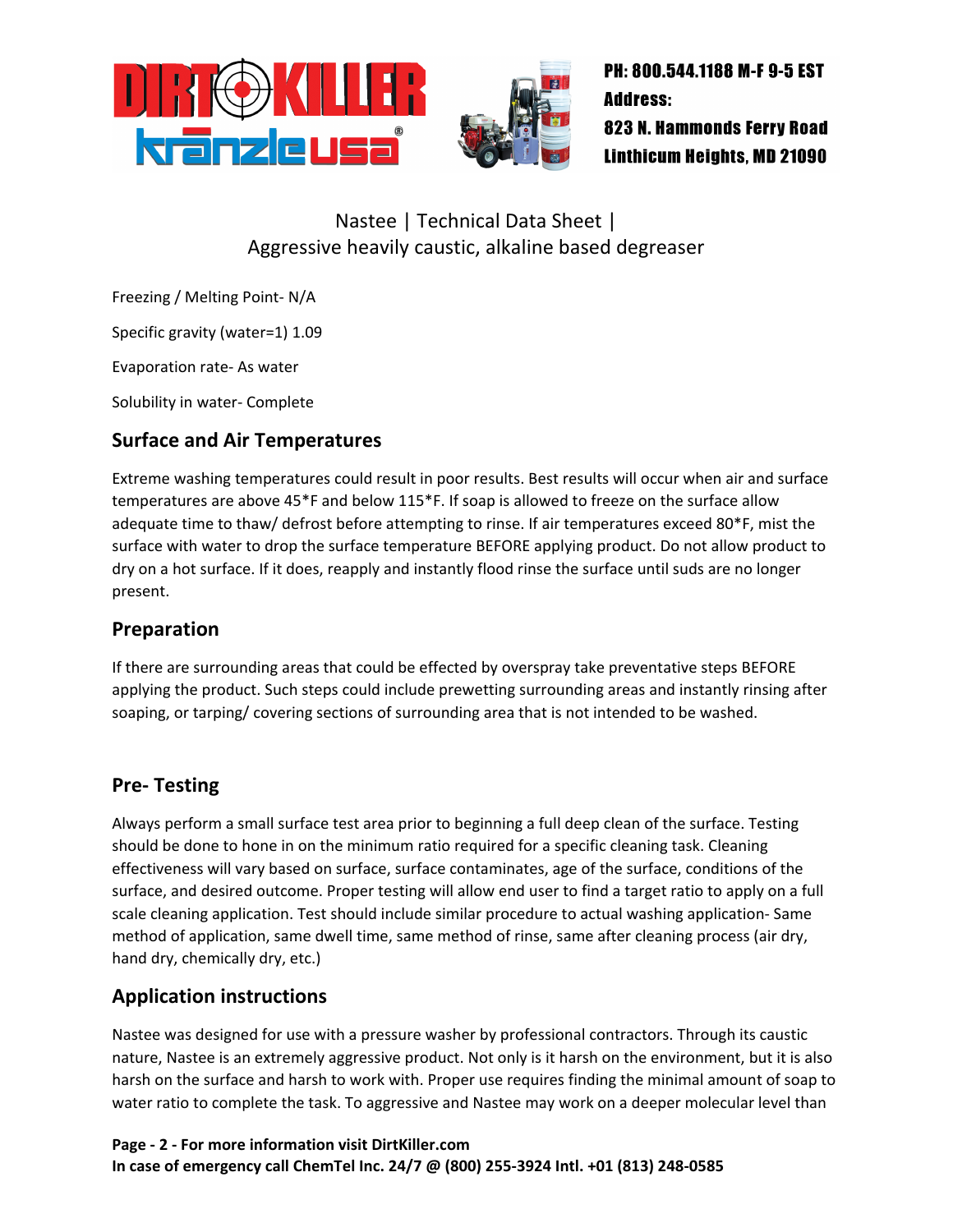

## Nastee | Technical Data Sheet | Aggressive heavily caustic, alkaline based degreaser

expected. Once given time to dwell and dry it is best to rewet the surface, then begin washing the area clean. Rinsing should be done at a pressure that allows for the surface to be freely rinsed but without using a pressure so high it damages the surface. Any pressure so high that it marks, damages, or alters the surface should not be used. For a recommended Pressure rating on a surface check the with the manufacturer of the substrate for recommended maximum pressure ratings.

## **Coverage Rates**

Coverage rates will vary from 50 – 500 sqft per gallon depending on surface porosity, texture and severity of staining.

## **General Safety Information**

For full safety information please see Nastee Safety Data Sheet, the below details are a general overview of that file.

Precautionary Measures: Always wear goggles and rubber gloves when handling any Dirt Killer product. Keep off of skin and clothing. If material comes in contact with clothing, wash before reuse. This product contains a small blend of Sodium Hydroxide. Do not get in eyes, on skin allow to penetrate clothing. Avoid breathing fumes. Keep container closed when not in use. Only use in areas with adequate ventilation. Applicators should wear rubber boots, gloves, face shields and/or goggles to avoid splash to bare skin and eyes. Though the potential for fuming of Nastee is minimal, take precautions to avoid exposing building occupants to fumes. Do not dilute Kracken Wash with any product except water. Do not use for any other applications other than specified. Do not remove label. Read Nastee Safety Data Sheet for additional safety and health hazard information prior to use.

## **Spill or Leak Procedures**

Dispose of empty containers according to federal, state and local requirements. Wear protective equipment while performing clean up operations. For large spills dike and contain the spill before initiating cleaning process. For small spills, use a chemically absorbent product and place in approved container for disposal.

## **Container Handling and Storage**

Store the product in a cool, dry place away from acids and other low PH soaps. Keep container tightly closed when not in use. Do not use pressure to empty container. Wash thoroughly after handling and before disposing of. Do not use container as dilution or rinsing vessel. Empty containers could retain residue and must be handled as if full.